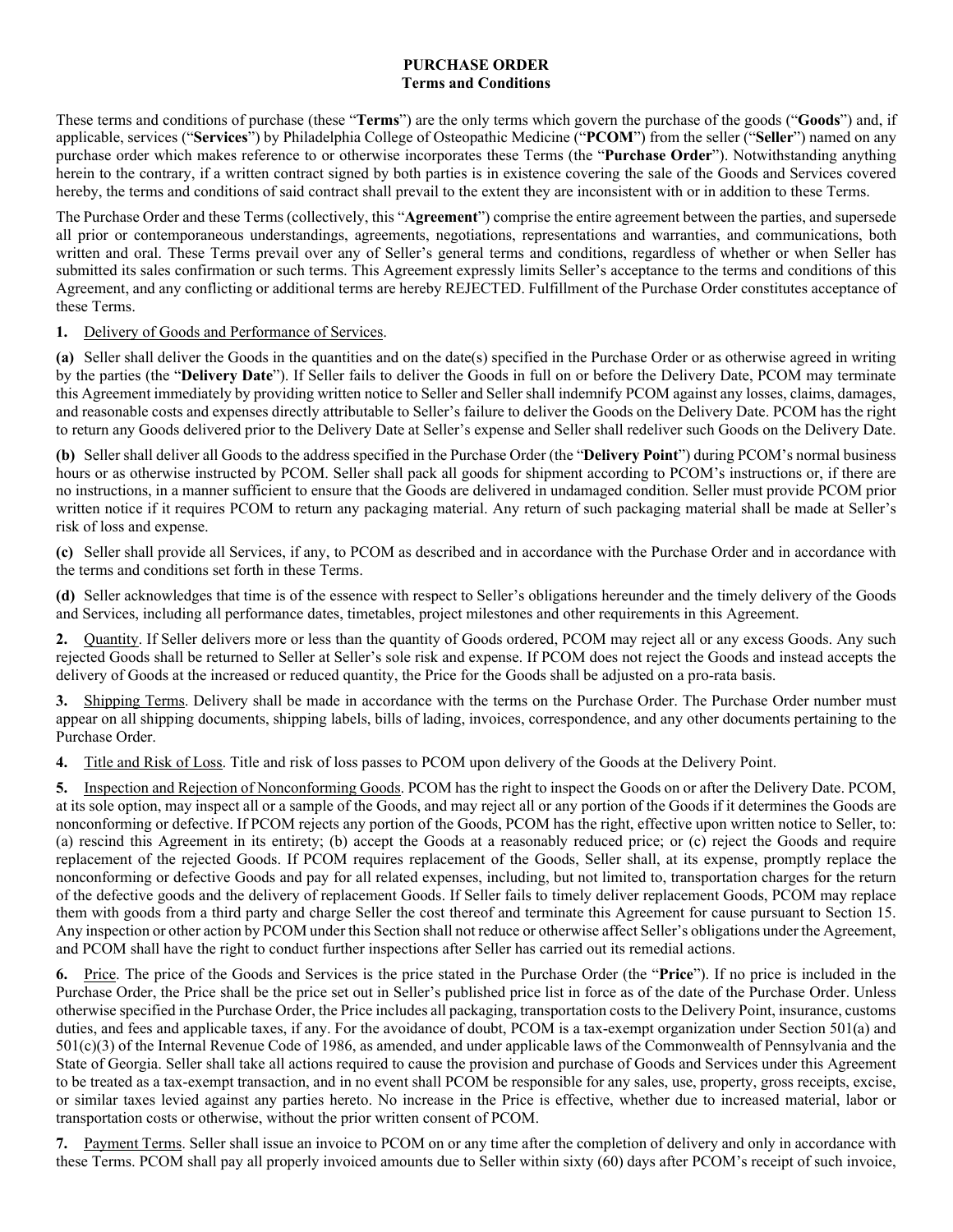except for any amounts disputed by PCOM in good faith. Without prejudice to any other right or remedy it may have, PCOM reserves the right to set off at any time any amount owing to it by Seller against any amount payable by PCOM to Seller.

# **8.** Seller's Obligations Regarding Services. Seller shall:

**(a)** before the date on which the Services are to start, obtain, and at all times during the term of this Agreement, maintain, all necessary licenses and consents and comply with all relevant laws applicable to the provision of the Services;

**(b)** comply with all rules, regulations and policies of PCOM, including security procedures concerning systems and data and remote access thereto, building security procedures, including the restriction of access by PCOM to certain areas of its premises or systems for security reasons, and general health and safety practices and procedures;

**(c)** maintain complete and accurate records relating to the provision of the Services under this Agreement, including records of the time spent and materials used by Seller in providing the Services in such form as PCOM shall approve. During the term of this Agreement and for a period of two (2) years thereafter, upon PCOM's written request, Seller shall allow PCOM to inspect and make copies of such records and interview Seller personnel in connection with the provision of the Services;

**(d)** obtain PCOM's written consent, which may be given or withheld in PCOM's sole discretion, prior to entering into agreements with or otherwise engaging any person or entity, including all subcontractors and affiliates of Seller, other than Seller's employees, to provide any Services to PCOM (each such approved subcontractor or other third party, a "**Permitted Subcontractor**"). PCOM's approval shall not relieve Seller of its obligations under the Agreement, and Seller shall remain fully responsible for the performance of each such Permitted Subcontractor and its employees and for their compliance with all of the terms and conditions of this Agreement as if they were Seller's own employees. Nothing contained in this Agreement shall create any contractual relationship between PCOM and any Seller subcontractor or supplier;

**(e)** require each Permitted Subcontractor to be bound in writing by the confidentiality provisions of this Agreement and, upon PCOM's written request, to enter into a non-disclosure or intellectual property assignment or license agreement in a form that is reasonably satisfactory to PCOM;

**(f)** ensure that all persons, whether employees, agents, subcontractors, or anyone acting for or on behalf of Seller, are properly licensed, certified or accredited as required by applicable law and are suitably skilled, experienced and qualified to perform the Services;

**(g)** ensure that all of its equipment used in the provision of the Services is in good working order and suitable for the purposes for which it is used, and conforms to all relevant legal standards and standards specified by PCOM; and

**(h)** keep and maintain any PCOM equipment in its possession in good working order and shall not dispose of or use such equipment other than in accordance with PCOM's written instructions or authorization.

**9.** Change Orders. PCOM may at any time, by written instructions and/or drawings issued to Seller (each a "**Change Order**"), order changes to the Services. Seller shall, promptly after receipt of a Change Order, submit to PCOM a firm cost proposal for the Change Order. If PCOM accepts such cost proposal, Seller shall proceed with the changed services subject to the cost proposal and the terms and conditions of this Agreement. Seller acknowledges that a Change Order may or may not entitle Seller to an adjustment in Seller's compensation or the performance deadlines under this Agreement.

#### **10.** Warranties.

**(a)** Seller warrants to PCOM that upon delivery and for a period of twelve (12) months from the Delivery Date, all Goods will: (i) be free from any defects in workmanship, material and design; (ii) conform to applicable specifications, drawings, designs, and samples, and any other requirements specified by PCOM; (iii) be fit for their intended purpose and operate as intended; (iv) be merchantable; (v) be free and clear of all liens, security interests or other encumbrances; and (vi) not infringe or misappropriate any third party's patent or other intellectual property rights. These warranties survive any delivery, inspection, acceptance or payment of or for the Goods by PCOM.

**(b)** Seller warrants to PCOM that it shall perform the Services using personnel of required skill, experience and qualifications and in a professional and workmanlike manner in accordance with generally recognized industry and professional standards for similar services and shall devote adequate resources to meet its obligations under this Agreement.

**(c)** The warranties set forth in this Section 10 are cumulative and in addition to any other warranty provided by law or equity. Any applicable statute of limitations runs from the date of PCOM's discovery of the noncompliance of the Goods or Services with the foregoing warranties. If PCOM gives Seller notice of noncompliance pursuant to this Section, Seller shall, at its own cost and expense, promptly (i) replace or repair the defective or nonconforming Goods and pay for all related expenses, including, but not limited to, transportation charges for the return of the defective or nonconforming goods to Seller and the delivery of repaired or replacement Goods to PCOM, and, if applicable, (ii) repair or re-perform the applicable Services.

**(d)** NO LIMITATION OF LIABILITY, DAMAGES, OR REMEDY SHALL BE VALID UNDER ANY CIRCUMSTANCES, EVEN IF PCOM HAS BEEN ADVISED THEREOF BY SELLER.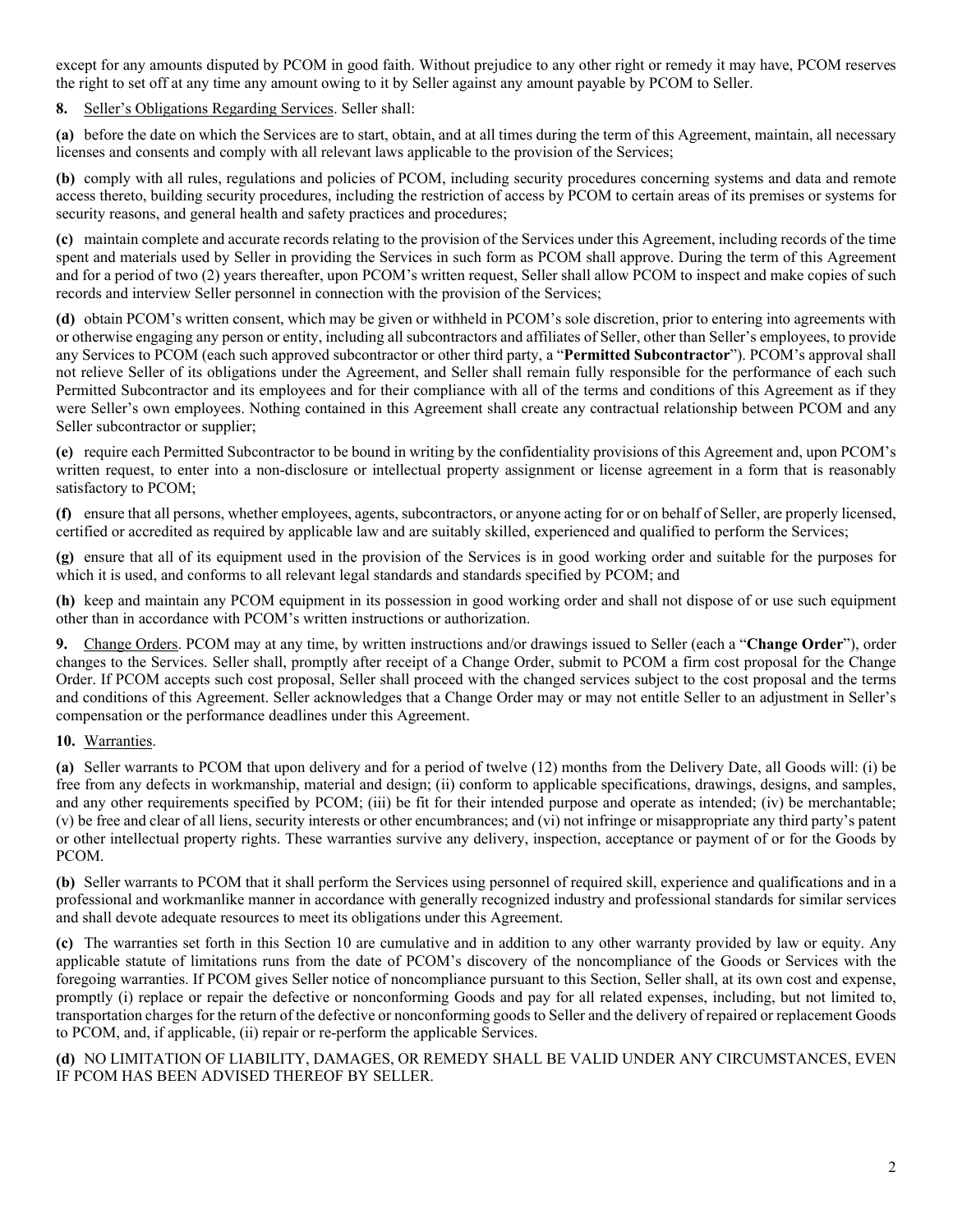# **11.** Insurance and General Indemnification.

**(a)** Seller shall comply with PCOM's current Minimum Insurance Requirements, which are available via PCOM's website. For the avoidance of doubt, neither the issuance of any insurance policy required under this Agreement nor the minimum limits specified in the Minimum Insurance Requirements referenced in the preceding sentence shall be deemed to limit or restrict in any way Seller's liability arising under or out of this Agreement.

**(b)** Seller shall defend, indemnify and hold harmless PCOM and PCOM's subsidiaries, affiliates, successors or assigns and each of their respective directors, managers, partners, officers, shareholders and employees (collectively, "**Indemnitees**") against any and all loss, injury, death, damage, liability, claim, deficiency, action, judgment, interest, award, penalty, fine, cost or expense, including reasonable attorney and professional fees and costs, and the cost of enforcing any right to indemnification hereunder and the cost of pursuing any insurance providers (collectively, "**Losses**") arising out of or occurring in connection with the Goods and Services purchased from Seller or Seller's negligence, willful misconduct, or breach of the Terms. Seller shall not enter into any settlement without PCOM's prior written consent.

**12.** Intellectual Property Indemnification. Seller shall, at its expense, defend, indemnify and hold harmless PCOM and any Indemnitee against any and all Losses arising out of or in connection with any claim that PCOM's or Indemnitee's use or possession of the Goods or use of the Services infringes or misappropriates the patent, copyright, trade secret or other intellectual property right of any third party. In no event shall Seller enter into any settlement without PCOM's or Indemnitee's prior written consent.

**13.** Limitation of Liability. Nothing in this Agreement shall exclude or limit (a) Seller's liability under Sections 11 and 12 hereof, or (b) Seller's liability for fraud, personal injury or death caused by its negligence or willful misconduct.

**14.** Compliance with Law. Seller shall comply, at its own cost and expense, with all applicable laws, regulations and ordinances. Goods furnished under this Agreement must comply with all federal, state and local codes and regulations covering educational institutions (or, if applicable, healthcare providers) in effect at the time of the purchase and the current applicable prescribed standards of the federal Occupational Safety and Health Act. Without limiting the generality of the foregoing, Seller shall: (a) comply with the Fair Labor Standards Act (FLSA) of 1938, as amended, including a certificate of compliance with that Act, if requested; (b) shall furnish Material Safety Data Sheets ("MSDS"), as required by law; (d) maintain in effect all the licenses, permissions, authorizations, consents and permits that it needs to carry out its obligations under this Agreement. Seller shall comply with all applicable equal employment opportunity, civil rights, anti-discrimination, and anti-harassment laws, regulations and ordinances; (e) comply with all export and import laws of all countries involved in the sale of the Goods under this Agreement or any resale of the Goods by Seller, and Seller assumes all responsibility for shipments of Goods requiring any government import clearance; (f) comply with Seller's corporate conflict of interest and code of conduct/compliance policies; and (g) if Seller is providing any Service or any program, activity or event that involves Direct Contact with a minor for or on behalf of PCOM, Seller shall comply with the Pennsylvania Child Protective Services Law ("CPSL"), as amended, including but not limited to 23 P.S. Section 6344, requiring Seller to conduct (i) a federal criminal background check through the Federal Bureau of Investigation; (ii) a Pennsylvania state criminal history check; and (iii) a child abuse clearance report from the Department of Human Services. Seller shall not assign any person who has committed any of the offenses identified in 23 P.S. Section 6344(c) to provide any Service, activity, program or event to PCOM involving any Direct Contact with a minor.

**15.** Termination. In addition to any remedies that may be provided under these Terms, PCOM may terminate this Agreement with immediate effect upon written notice to Seller, either before or after the acceptance of the Goods or Seller's delivery of the Services, if Seller has not performed or complied with any of these Terms, in whole or in part. If Seller becomes insolvent, files a petition for bankruptcy or commences or has commenced against it proceedings relating to bankruptcy, receivership, reorganization or assignment for the benefit of creditors, then PCOM may terminate this Agreement upon written notice to Seller. If PCOM terminates the Agreement for any reason, Seller's sole and exclusive remedy is payment for the Goods received and accepted and Services accepted by PCOM prior to the termination.

**16.** Waiver. No waiver by PCOM of any of the provisions of this Agreement is effective unless explicitly set forth in writing and signed by PCOM. No failure to exercise, or delay in exercising, any right, remedy, power or privilege arising from this Agreement operates, or may be construed, as a waiver thereof. No single or partial exercise of any right, remedy, power or privilege hereunder precludes any other or further exercise thereof or the exercise of any other right, remedy, power or privilege.

**17.** Confidential Information. Seller shall comply with FERPA, HIPAA, Gramm-Leach-Bliley, and all other federal, state and local laws and regulations pertaining to the confidentiality and privacy of health care, student, personal and related information. Seller shall immediately, and no later than three (3) business days, notify PCOM of any actual or potential lack of compliance with any of the foregoing laws or regulations or of any actual or potential data breach of which it becomes aware. Where appropriate in the discretion of PCOM, and at PCOM's request, Seller shall execute a HIPAA Business Associate Agreement. All non-public, confidential or proprietary information of PCOM, including but not limited to, specifications, samples, patterns, designs, plans, drawings, documents, data, business operations, customer lists, pricing, discounts or rebates, disclosed by PCOM to Seller, whether disclosed orally or disclosed or accessed in written, electronic or other form or media, and whether or not marked, designated or otherwise identified as "confidential" in connection with this Agreement is confidential, solely for the purpose of performing this Agreement and may not be disclosed or copied unless authorized in advance by PCOM in writing. Upon PCOM's request, Seller shall promptly return all documents and other materials received from PCOM. PCOM shall be entitled to injunctive relief for any violation of this Section. This Section does